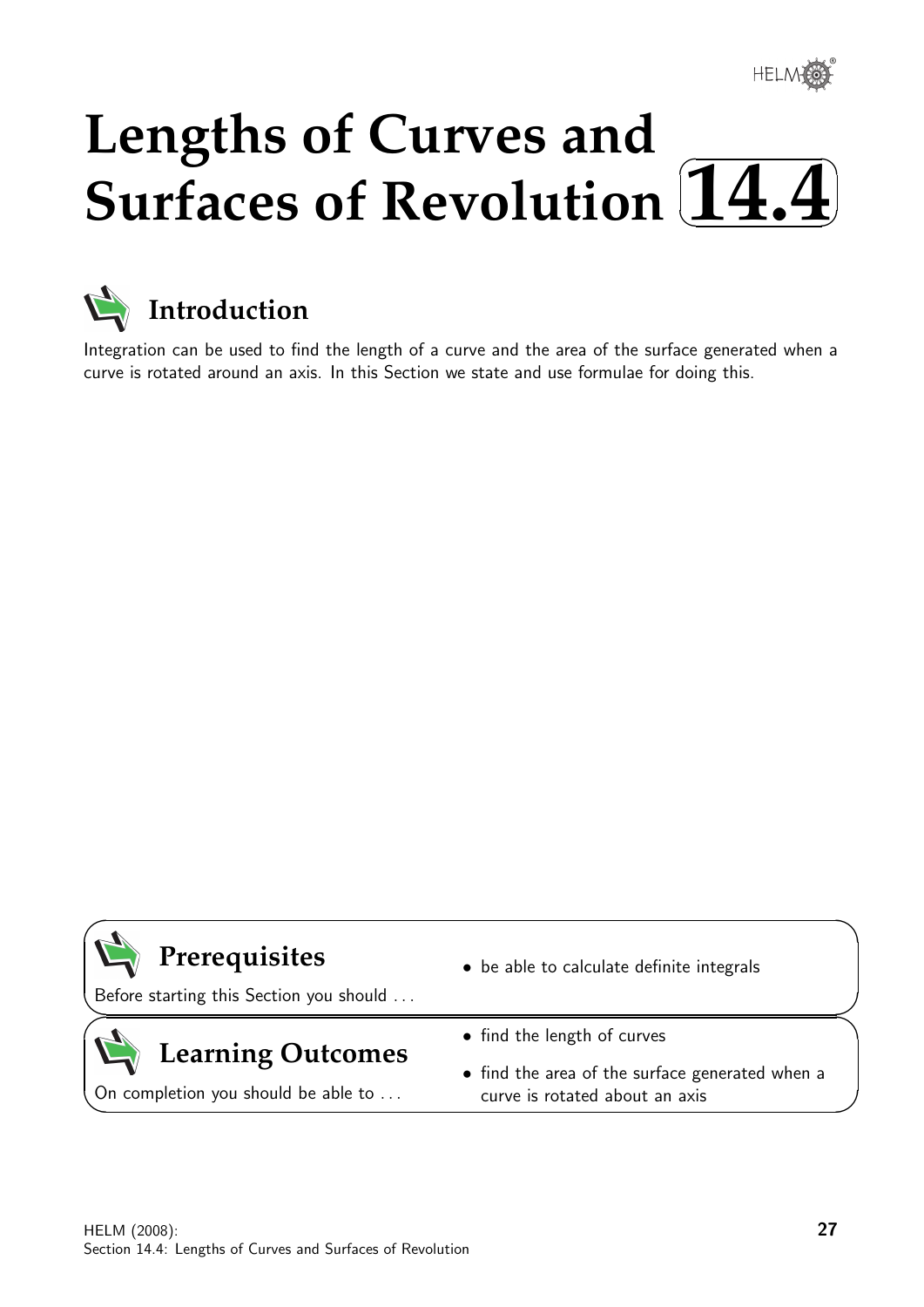# **1. The length of a curve**

To find the length of a curve in the  $xy$  plane we first divide the curve into a large number of pieces. We measure (or, at least, approximate) the length of each piece and then by an obvious summation process obtain an estimate for the length of the curve. Theoretically, we allow the number of pieces to increase without bound, implying that the length of each piece will tend to zero. In this limit the summation process becomes an integration process.



Figure 11

Figure 11 shows the portion of the curve  $y(x)$  between  $x = a$  and  $x = b$ . A small piece of this curve has been selected and can be considered as the hypotenuse of a triangle with base  $\delta x$  and height  $\delta y$ . (Here  $\delta x$  and  $\delta y$  are intended to be 'small' so that the **curved segment** can be regarded as a straight segment.)

Using Pythagoras' theorem, the length of the hypotenuse is

$$
\text{s: } \quad \sqrt{\delta x^2 + \delta y^2} = \sqrt{1 + \left(\frac{\delta y}{\delta x}\right)^2} \ \ \delta x
$$

By summing all such contributions between  $x = a$  and  $x = b$ , and letting  $\delta x \to 0$  we obtain an expression for the total length of the curve:

$$
\lim_{\delta x \to 0} \sum_{x=a}^{x=b} \sqrt{1 + \left(\frac{\delta y}{\delta x}\right)^2} \ \ \delta x
$$

But we already know how to write such an expression in terms of an integral. We obtain the following result:



Given a curve with equation  $y = f(x)$ , then the length of the curve between the points where  $x = a$ and  $x = b$  is given by the formula:

$$
\int_{a}^{b} \sqrt{1 + \left(\frac{dy}{dx}\right)^2} \, dx
$$

Because of the complicated form of the integrand, and in particular the square root, integrals of this type are often difficult to calculate. In practice, approximate numerical methods rather than exact methods are normally needed to perform the integration. We shall first illustrate the application of the formula in Key Point 7 by a problem which could be calculated in a much simpler way, before looking at some harder problems.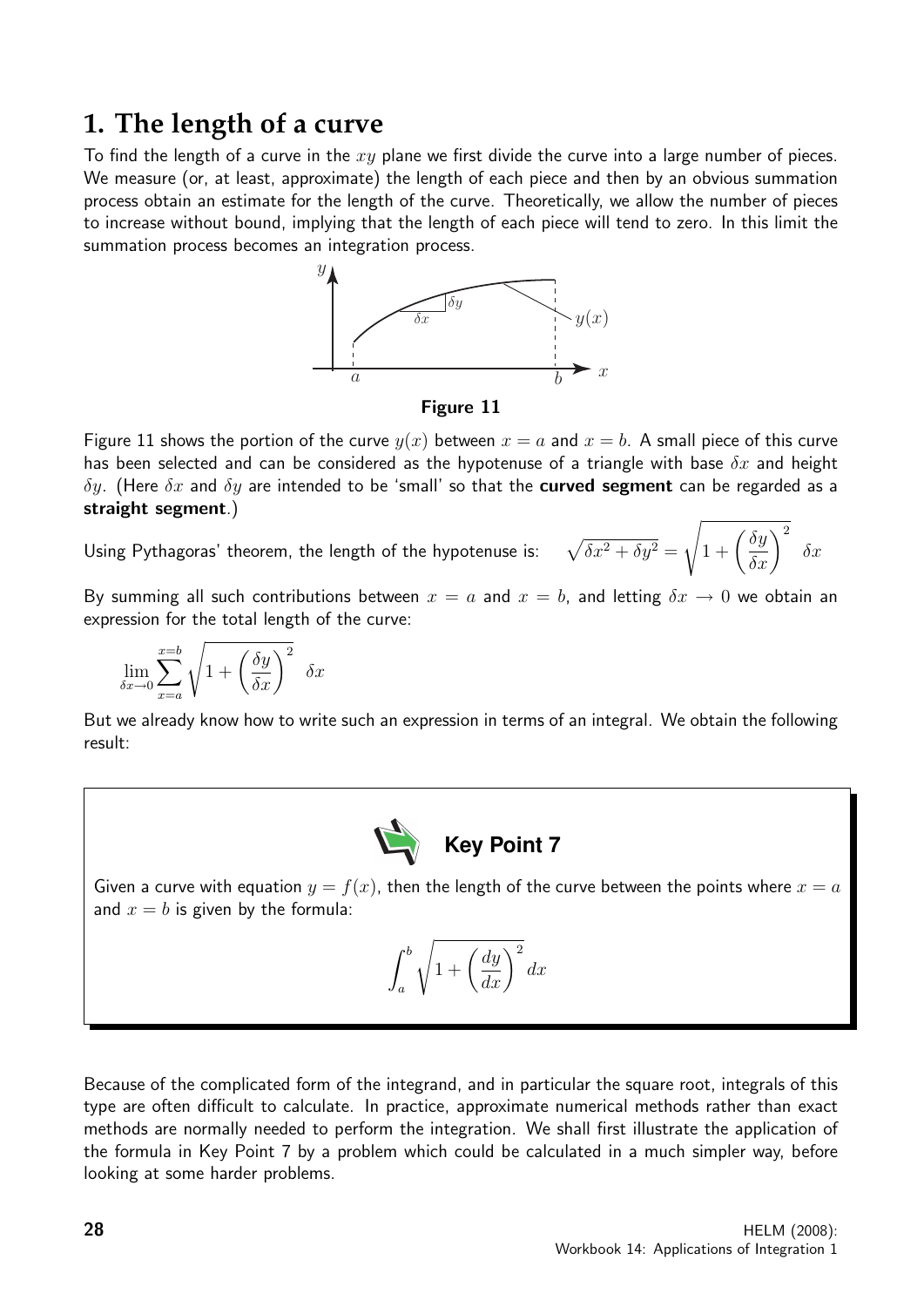



### Solution

In this Example, the curve is in fact a straight line segment, and its length could be obtained using Pythagoras' theorem without the need for integration.

Notice from the formula in Key Point 7 that it is necessary to find  $\frac{dy}{dx}$  $\frac{dy}{dx}$ , which in this case is 3. Applying the formula we find

length of curve 
$$
= \int_{1}^{5} \sqrt{1 + (3)^{2}} dx
$$

$$
= \int_{1}^{5} \sqrt{10} dx
$$

$$
= \left[\sqrt{10}x\right]_{1}^{5}
$$

$$
= (5 - 1)\sqrt{10} = 4\sqrt{10} = 12.65 \text{ to } 2 \text{ d.p.}
$$

Thus the length of the curve  $y = 3x + 2$  between the points where  $x = 1$  and  $x = 5$  is 12.65 units.



Find the length of the curve  $y = \cosh x$  between  $x = 0$  and  $x = 2$  shown in the diagram.



First write down 
$$
\frac{dy}{dx}
$$
:

| <b>Your solution</b><br>$\frac{dy}{y}$<br>dx |  |
|----------------------------------------------|--|
| <b>Answer</b><br>$\frac{dy}{dx} = \sinh x$   |  |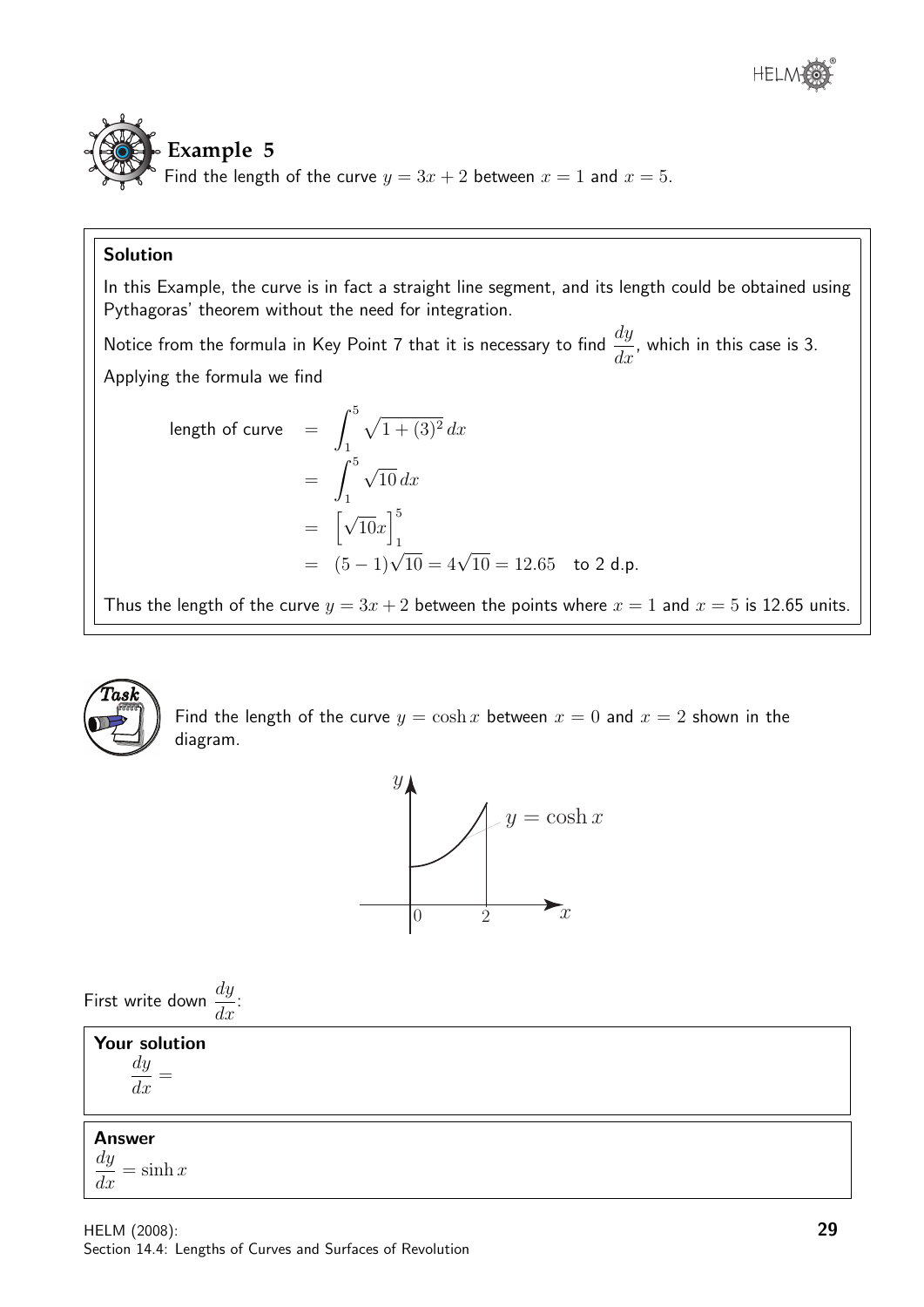Hence write down the required integral:

# Your solution Answer  $\int_0^2$  $\boldsymbol{0}$  $\sqrt{1 + \sinh^2 x} dx$ This integral can be evaluated by making use of the hyperbolic identity  $\cosh^2 x - \sinh^2 x \equiv 1$ .

Write down the integral which results after applying this identity:

## Your solution

Answer  $\int_{0}^{2} \cosh x \, dx$  $\boldsymbol{0}$ 

Perform the integration to find the required length:

### Your solution Answer  $\sqrt{ }$  $\sinh x$  $\vert$ <sup>2</sup>  $\boldsymbol{0}$  $= 3.63$  to 2 d.p. Thus the length of  $y = \cosh x$  between  $x = 0$  and  $x = 2$  is 3.63 units.

The next Task is more complicated still and requires the use of a hyperbolic substitution and knowledge of the hyperbolic identities.



Given  $y = x^2$  then  $\frac{dy}{dx}$  $\frac{dy}{dx} = 2x$ . Use this result and apply the formula in Key Point 7 to obtain the integral required:

### Your solution

## Answer

$$
\int_0^3 \sqrt{1+4x^2} \, dx
$$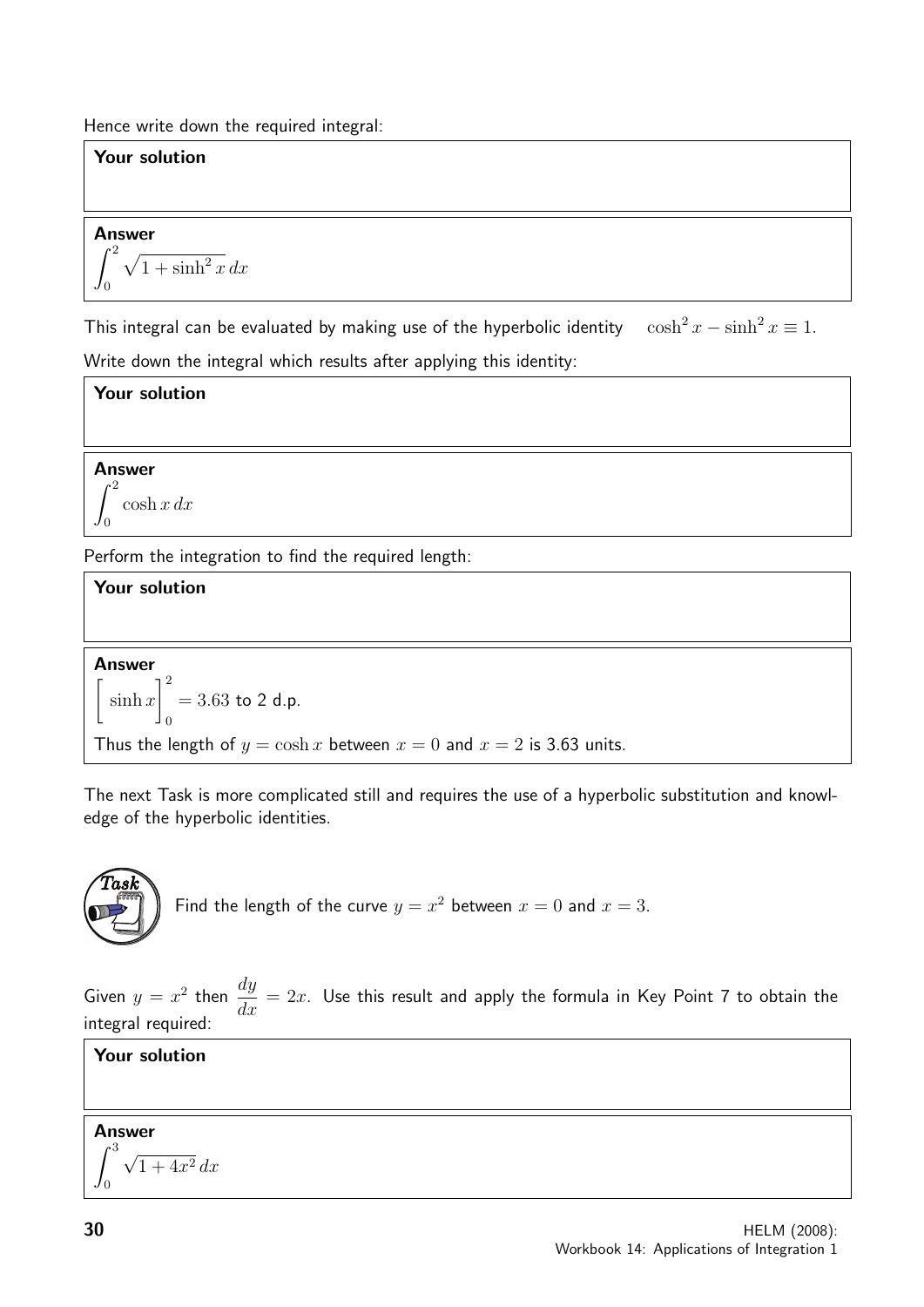

Make the substitution  $x=\frac{1}{2}$  $\frac{1}{2}$  sinh u, giving  $\frac{dx}{du}$  $\frac{du}{du} =$ 1 2  $\cosh u$ , to obtain an integral in terms of  $u$ :

### Your solution

Answer  

$$
\int_0^{\sinh^{-1}6} \sqrt{1+\sinh^2 u} \frac{1}{2} \cosh u \, du
$$

Use the hyperbolic identity  $\cosh^2 u - \sinh^2 u \equiv 1$  to eliminate  $\sinh^2 u$ :

### Your solution

Answer 1  $2J_0$  $\int$ sinh<sup>-1</sup> 6  $\cosh^2 u \, du$ 

Use the hyperbolic identity  $\cosh^2 u \equiv \frac{1}{2}$  $\frac{1}{2}(\cosh 2u + 1)$  to rewrite the integrand in terms of  $\cosh 2u$ :

# Your solution

Answer 1  $4J_0$  $r^{\sinh^{-1} 6}$  $(\cosh 2u + 1) du$ 

Finally, perform the integration to complete the calculation:

**Answer**  
\n
$$
\frac{1}{4} \int_0^{\sinh^{-1} 6} (\cosh 2u + 1) du = \frac{1}{4} \left[ \frac{\sinh 2u}{2} + u \right]_0^{\sinh^{-1} 6}
$$
\n
$$
= 9.75 \text{ to } 2 \text{ d.p.}
$$
\nThus the length of the curve  $y = x^2$  between  $x = 0$  and  $x = 3$  is 9.75 units.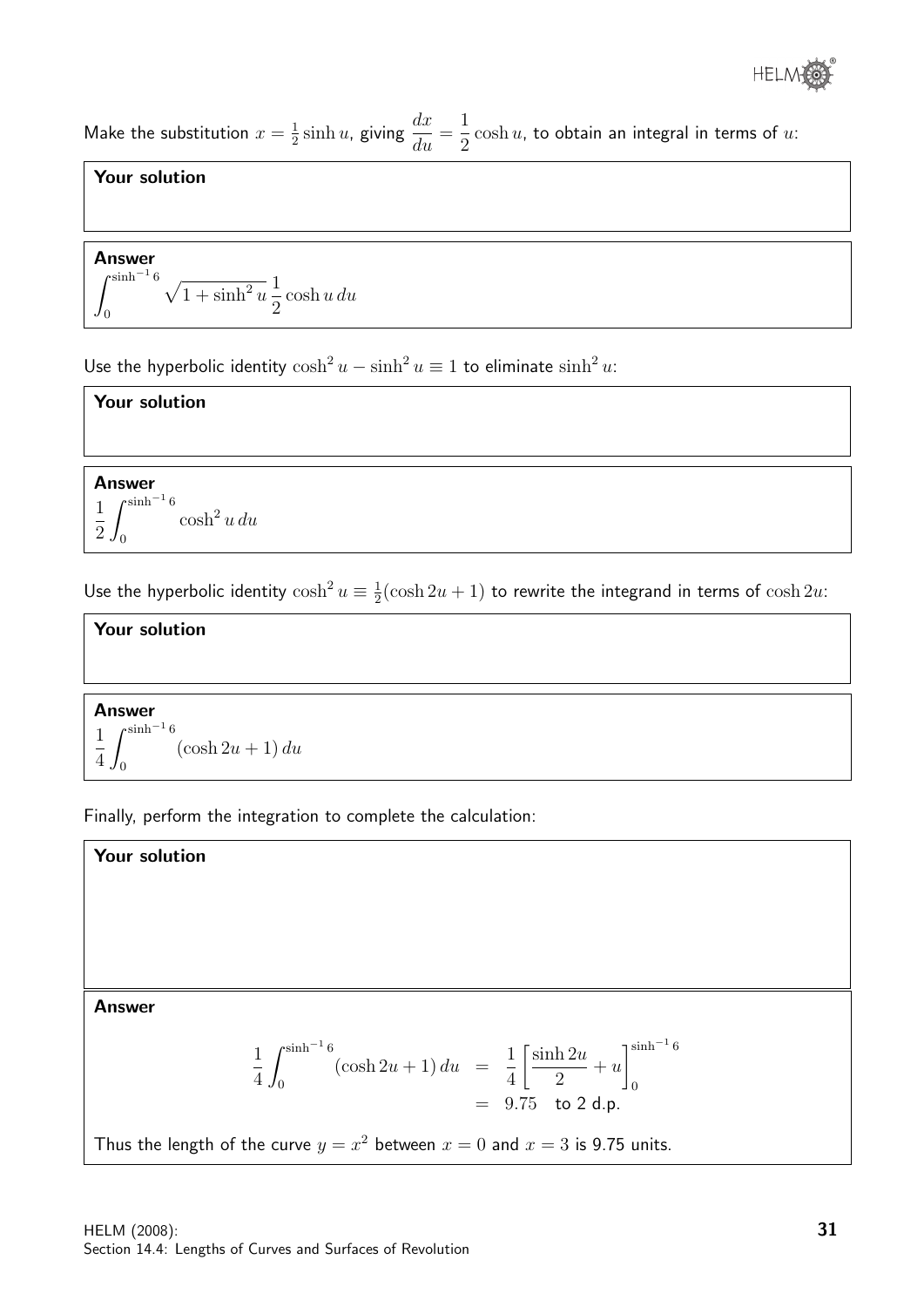### **Exercises**

- 1. Find the length of the line  $y = 2x + 7$  between  $x = 1$  and  $x = 3$  using the technique of this Section. Verify your result from your knowledge of the straight line.
- 2. Find the length of  $y = x^{3/2}$  between  $x = 0$  and  $x = 5$ .
- 3. Calculate the length of the curve  $y^2 = 4x^3$  between  $x = 0$  and  $x = 2$ , in the first quadrant.

#### Answers

1. 2 √  $5 \approx 4.47$ . The distance is from  $(1.9)$  to  $(3, 13)$  along the line. This is given using Pythagoras' 1. 2√  $\overline{5}$  ≈ 4.47. The distance is from<br>theorem as  $\sqrt{2^2 + 4^2} = \sqrt{20} = 2\sqrt{5}$ .

### 2. 12.41

3. 6.06 (first quadrant only).

# **2. The area of a surface of revolution**

In Section 14.2 we found an expression for the volume of a solid of revolution. Here we consider the more complicated problem of formulating an expression for the surface area of a solid of revolution.





Figure 12 shows the portion of the curve  $y(x)$  between  $x = a$  and  $x = b$  which is rotated around the x axis through  $360^{\circ}$ . A small disc, of thickness  $\delta x$ , of the solid of revolution has been selected. Its radius is y and so its circumference has length  $2\pi y$ . (As usual we assume  $\delta x$  is 'small' so that the curved part of  $y(x)$  representing the hypotenuse of the highlighted 'triangle' can be regarded as straight). This surface 'ribbon', shown shaded, has a length  $2\pi y$  and a width  $\sqrt{(\delta x)^2 + (\delta y)^2}$ and so its area is, to a good approximation,  $2\pi y\sqrt{(\delta x)^2+(\delta y)^2}$ . We now let  $\delta x\to 0$  to obtain the result in Key Point 8: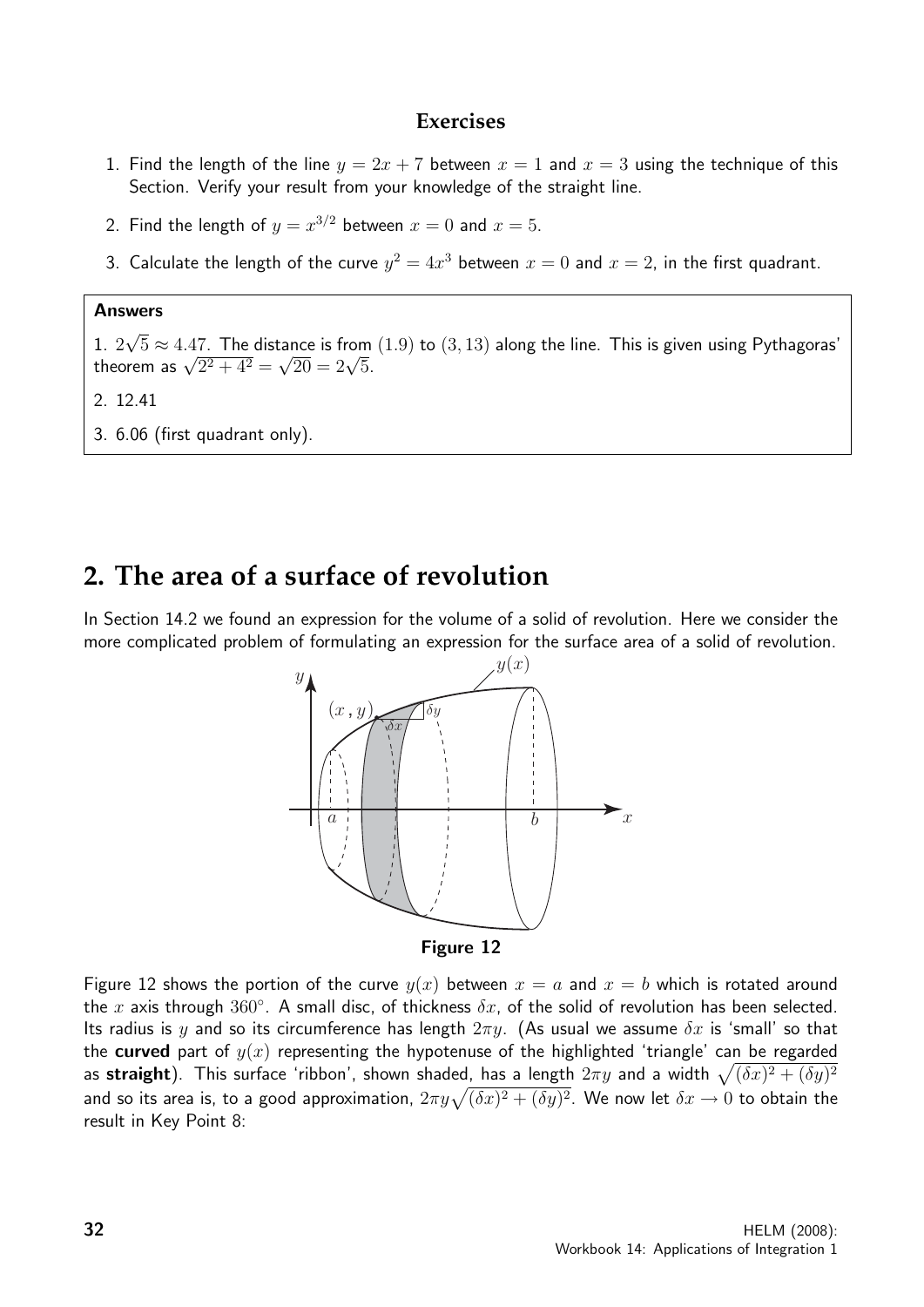



Given a curve with equation  $y = f(x)$ , then the surface area of the solid generated by rotating that part of the curve between the points where  $x = a$  and  $x = b$  around the x axis is given by the formula:

area of surface 
$$
=
$$
  $\int_{a}^{b} 2\pi y \sqrt{1 + \left(\frac{dy}{dx}\right)^2} dx$ 



Find the area of the surface generated when the part of the curve  $y = x^3$  between  $x = 0$  and  $x = 4$  is rotated around the x axis.

Using Key Point 8 write down the integral:

| <b>Your solution</b>                                                                                                                                              |  |
|-------------------------------------------------------------------------------------------------------------------------------------------------------------------|--|
|                                                                                                                                                                   |  |
|                                                                                                                                                                   |  |
| Answer                                                                                                                                                            |  |
| area $= \int_{a}^{b} 2\pi y \sqrt{1 + \left(\frac{dy}{dx}\right)^2} dx = \int_{0}^{4} 2\pi x^3 \sqrt{1 + (3x^2)^2} dx = \int_{0}^{4} 2\pi x^3 \sqrt{1 + 9x^4} dx$ |  |

Use the substitution  $u = 1 + 9x^4$  so du  $\frac{du}{dx} = 36x^3$  to write down the integral in terms of  $u$ :

#### Your solution

### Answer

$$
\frac{\pi}{18} \int_1^{2305} \sqrt{u} \, du
$$

Perform the integration:

| <b>Your solution</b>                                  |  |
|-------------------------------------------------------|--|
|                                                       |  |
|                                                       |  |
| <b>Answer</b><br>$\pi \left[ 2u^{3/2} \right]^{2305}$ |  |
| 18<br>3                                               |  |